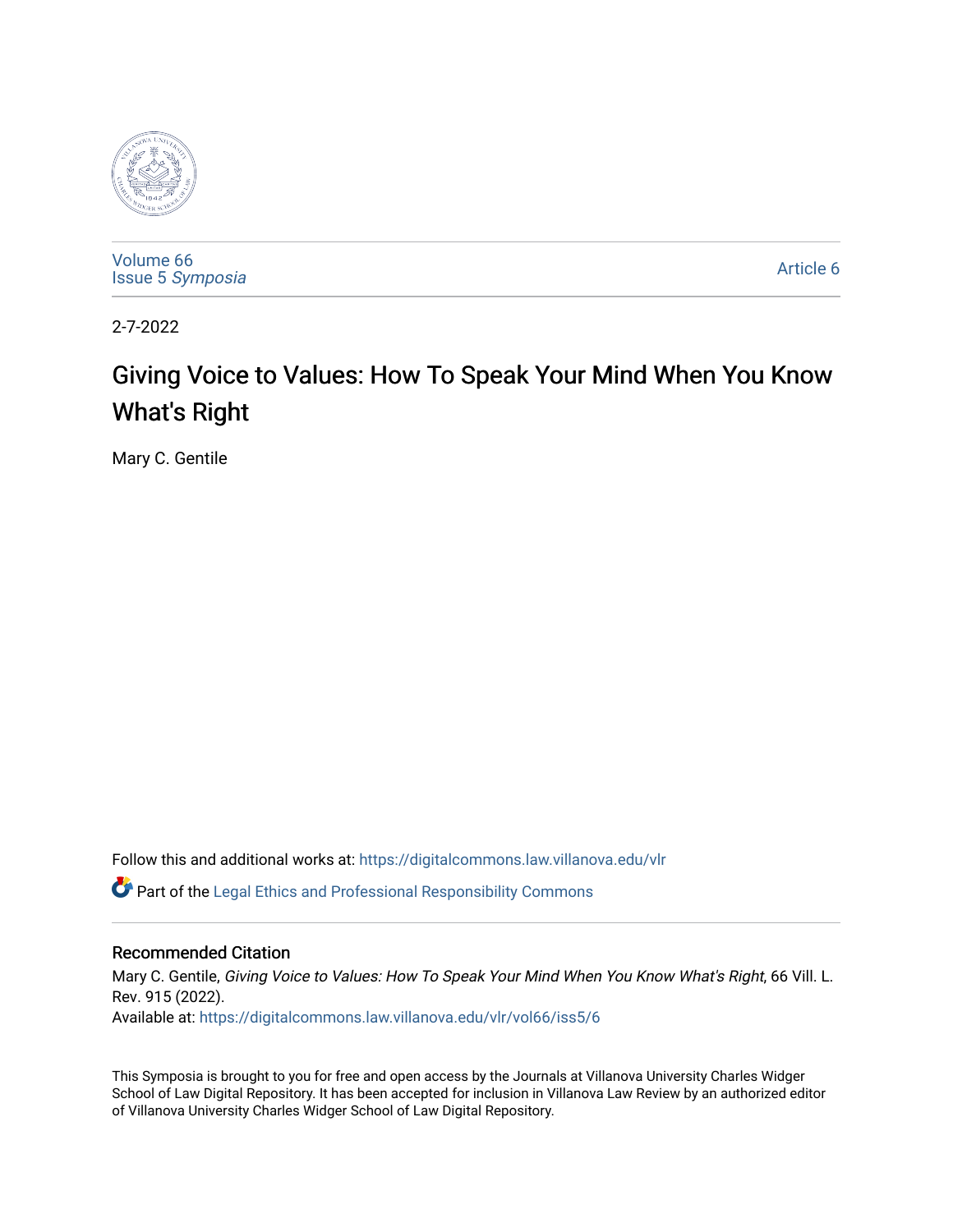2021]

## TRANSCRIPTION OF THE 2021 *VILLANOVA LAW REVIEW* NORMAN J. SHACHOY SYMPOSIUM: *PRACTICAL ETHICS IN CORPORATE LAW: THE SCIENCE, INSTRUCTION AND "REAL-WORLD" APPLICATION*

FEATURED SPEAKER: GIVING VOICE TO VALUES: HOW TO SPEAK YOUR MIND WHEN YOU KNOW WHAT'S RIGHT\*

PRESENTED BY: MARY C. GENTILE\*\*

PROFESSOR MARY C. GENTILE, UNIVERSITY OF VIRGINIA DARDEN SCHOOL OF BUSINESS: Good morning. I'm really happy to be joining you today at the *Villanova Law Review* Symposium on practical ethics in corporate law. What I'd like to do today is to spend a little bit of time explaining to you what Giving Voice to Values—or GVV, as I refer to it—is and how it can be useful for lawyers in a corporate context.

So, to begin, Giving Voice to Values is an innovative approach to values-driven leadership development. I actually created it for use in MBA graduate business education, which is where I spent the majority of my professional career. I spent ten years at Harvard Business School where I helped to develop their first required curriculum on ethics and values and leadership and decision making. Now I'm based at the University of Virginia Darden School of Business and I created Giving Voice to Values primarily because I was frustrated and disillusioned with the way we talked about ethics in a corporate context. I'm going to talk to you about the source of that frustration; what Giving Voice to Values is and how it addresses that frustration; the research and the foundations for Giving Voice to Values; and then maybe at the end if we have time, I'll suggest a few things about the implications of GVV for lawyers in a corporate context.

What I'll say just at the beginning about that though, is that law is a business and Giving Voice to Values is about enabling people to more effectively, more confidently, more naturally, and hopefully more successfully, voice and enact their values in an organizational context. Many of the ethical issues you will address in your careers will be less about the nuances of legal ethics—those will come up, but you know those are the kinds of things that you are studying and spending a good bit of time on in law schools: understanding the implications, the limits of the law, and

<sup>\*</sup> The 2021 Norman J. Shachoy Symposium took place virtually on February 19, 2021 at Villanova University Charles Widger School of Law. This transcript has been edited.

<sup>\*\*</sup> PhD, Creator/Director of Giving Voice to Values, Richard M. Waitzer Bicentennial Professor of Ethics at the University of Virginia Darden School of Business and Author, *Giving Voice to Values: How to Speak Your Mind When You Know What's Right*.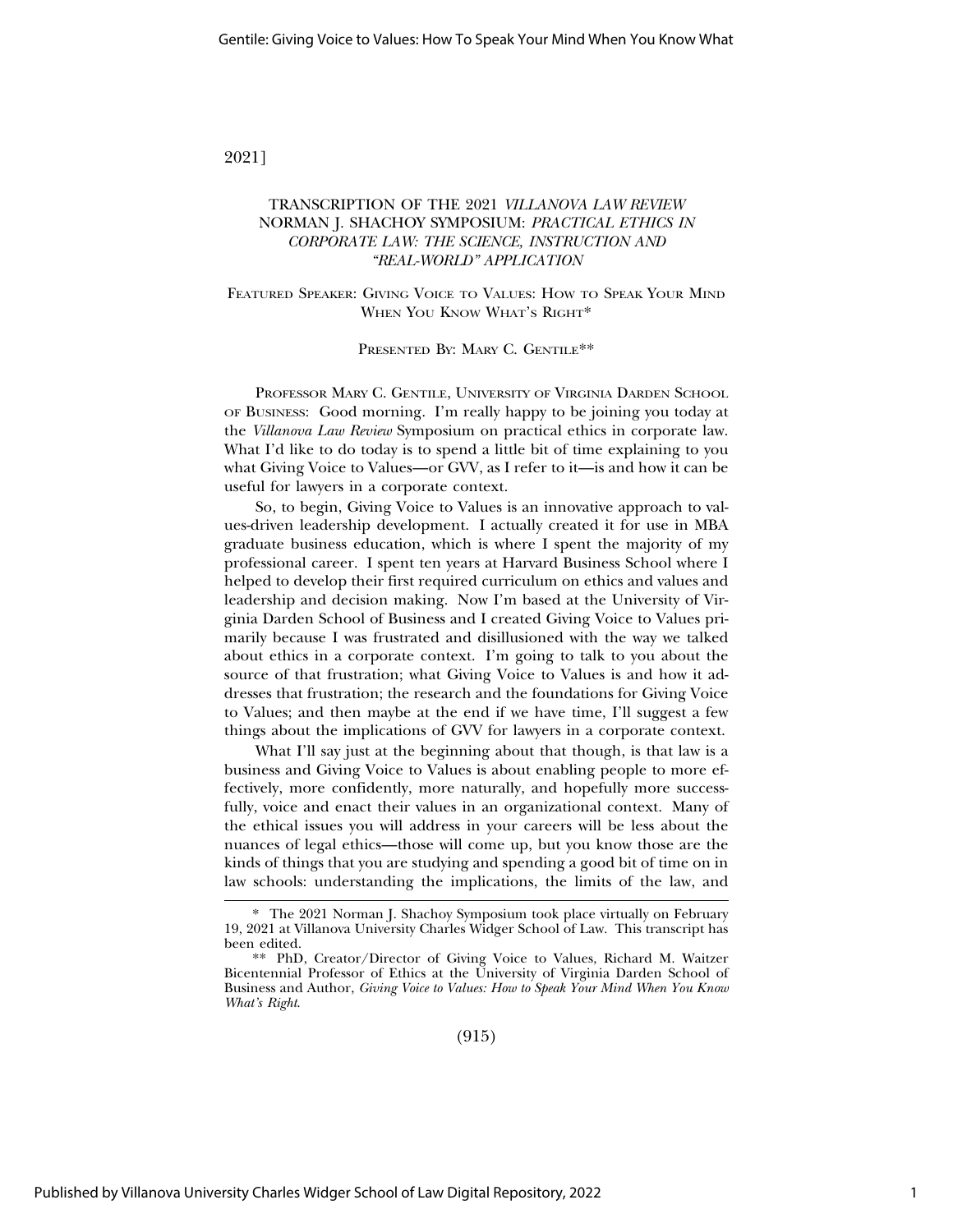what the law allows. But what Giving Voice to Values is about is actually helping you deal with some of the corporate and organizational pressures you are likely to encounter—the pressures that you might encounter precisely because you're operating in a business and in a corporate law context.

As I mentioned, GVV grew out of my own frustration with the ways we taught ethics in professional education settings. I felt that our approach was too often futile and sometimes even hypocritical. And I felt this way because we approached ethics as if it was entirely a cognitive issue, as if it was entirely about giving you some intellectual framework, some black box analysis, where you would put the data in one side, and then the ethical answer would come out the other end and then we were done, right? And in the box there might be philosophy, there might be law, there may be regulatory constraints, et cetera. I call this the "Preach and Pretend" method because we would preach to you about how to figure out what the right thing to do is. And then we would pretend that you will know how to get it done. This seemed inadequate, especially if you might be operating in a context where the pressures were pushing against your acting on those values-based positions. So out of my frustration, I took a step back from this work. This was perhaps about ten to twelve years ago, and around that time I had a number of experiences that led me to think of a new way of approaching professional ethics education and I also began to see some new research starting to emerge. I'm not going to share all the stories with you because we don't have the time for that, but let me just say briefly what we were learning from the research about how to prepare people to be impactful around values-based positions.

So, there was a lot of research coming out in the field of psychology. There was research around habit formation—you may have seen some of this work. For example, there was Charles Duhigg's book on *The Power of Habit*. There is also a field of research in psychology called the study of positive deviance—and these are folks who study individuals who deviate from the norm, but in a positive direction. The folks who do that research have a nice phrase—it's their phrase, not mine—they say, "If you want to have an impact on people's behavior, rather than asking them to think their way into a different way of acting, it's more impactful to ask them to act their way into a different way of thinking." So, I thought, well, that's kind of interesting. Then there was increasing research in the field of cognitive neuroscience—you've probably seen some of the popularization of this work. For example, there is research around the concept of brain plasticity—the idea that our brains can grow and develop and change and there is research on the creation of new neural pathways through repetition of certain kinds of behaviors. But the research I'm going to mention to you comes from the field of kinesthetic, or the study of physical movement, because I think it makes the idea behind Giving Voice to Values more tangible and easier to understand and remember.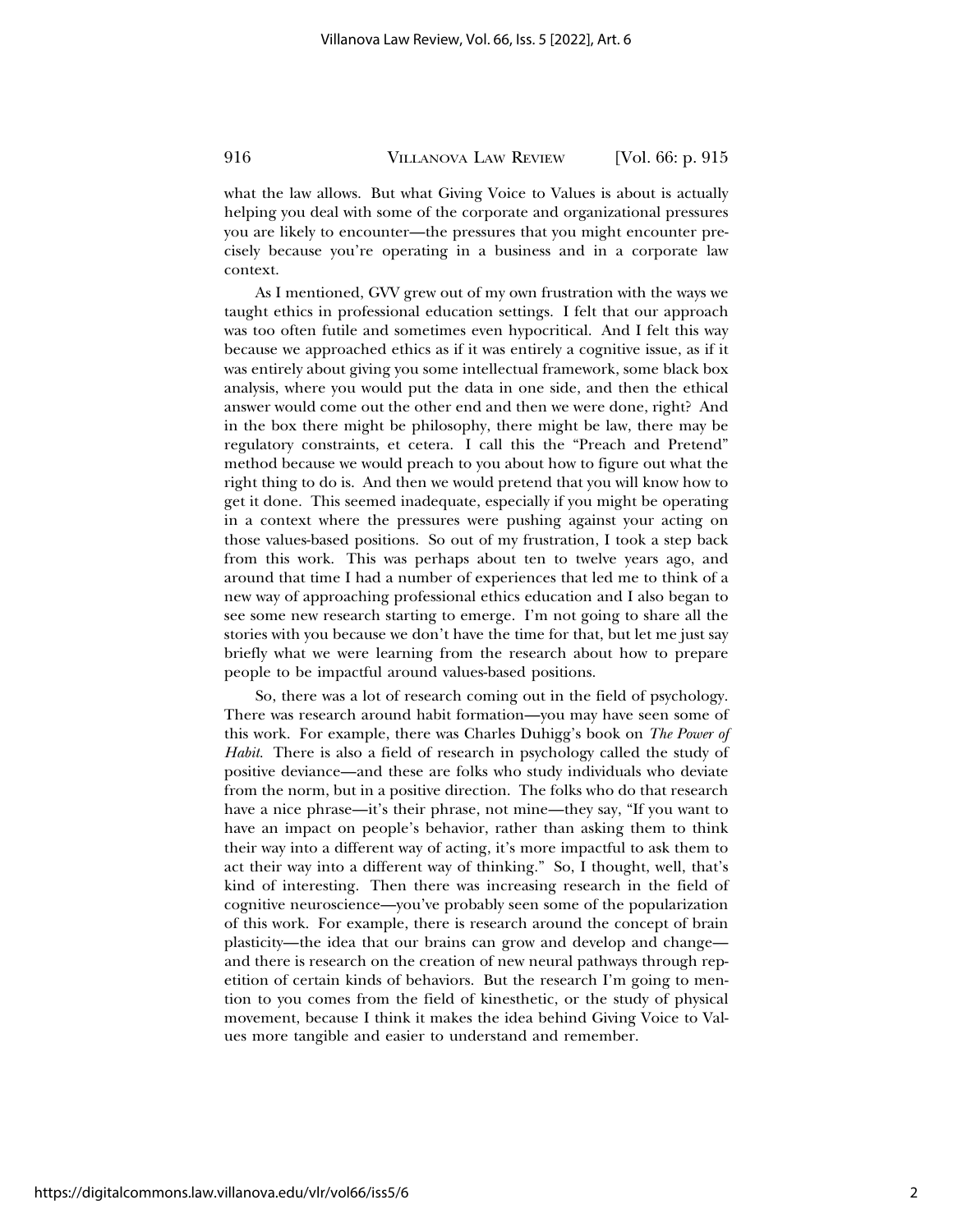Back in the day, when I was working at Harvard Business School, I decided I needed to take a self-defense class. I looked around Boston and there were a lot of these classes and most of them just taught you the physical moves of self-defense—fist to bridge of nose or heel to instep or knee to groin—and you'd practice these moves in the air. The idea behind this approach was the assumption that once I knew these moves, if anyone ever attacked me, I would know what to do.

But, there was one class that was different. It was called "Model Mugging" and it was a developmental approach, so they would teach you all those physical moves and you would practice them in the air. However, once you knew the moves, they'd bring in a gentleman in a padded suit sort of like the Michelin Man. And he would try to attack us so we could use these moves on him—full force—because he was protected. And in the beginning, it was a little ludicrous because you just stood there in line waiting your turn to get attacked, right? But as the class went on, week after week, I might be talking to someone over here, he would come and grab me of from another direction. I would never know when. I'd never know what hold he was going to use. It was really nerve wracking, but the idea was that we could then practice our defensive moves in the same kind of cognitive and emotional and physiological state that we would be in when we needed to use them. This approach was based on research on what's called "specific state muscle memory." Those of you who are athletes will be familiar with this; it's the idea that you rehearse your actions in the same cognitive and physiological and emotional states that you will be in when you need to use them. You rehearse something in those same states so that, when you're in the actual situation, even if you freeze, your body will just automatically remember. So the tennis pro will practice her serve over and over before she goes to tournament so that when she's there under all that stress her body just naturally assumes the proper form.

So I was thinking one day in that class, could we create a kind of moral muscle memory, you know? Could we create a default behavior or default to voice, but not just to speaking up? You know, they talk a lot these days about speak-up cultures; this is not just about speaking up, you know, speaking truth to power, it's actually about informed voice. Because one of the things that I was learning from talking to many, many people and collecting many, many stories of people who encountered values conflicts was that often when people were effective at dealing with these, it was less a matter of you know, blowing a whistle, which is often very costly and difficult. It was less a matter of, you know, shaking their fist and speaking truth to power. It was often more strategic. It was more tactical. They would use the same skills for communications and influence and negotiations and problem definition and reframing that you are already learning to use, especially as lawyers. They would use those same skills to promote a values-driven position.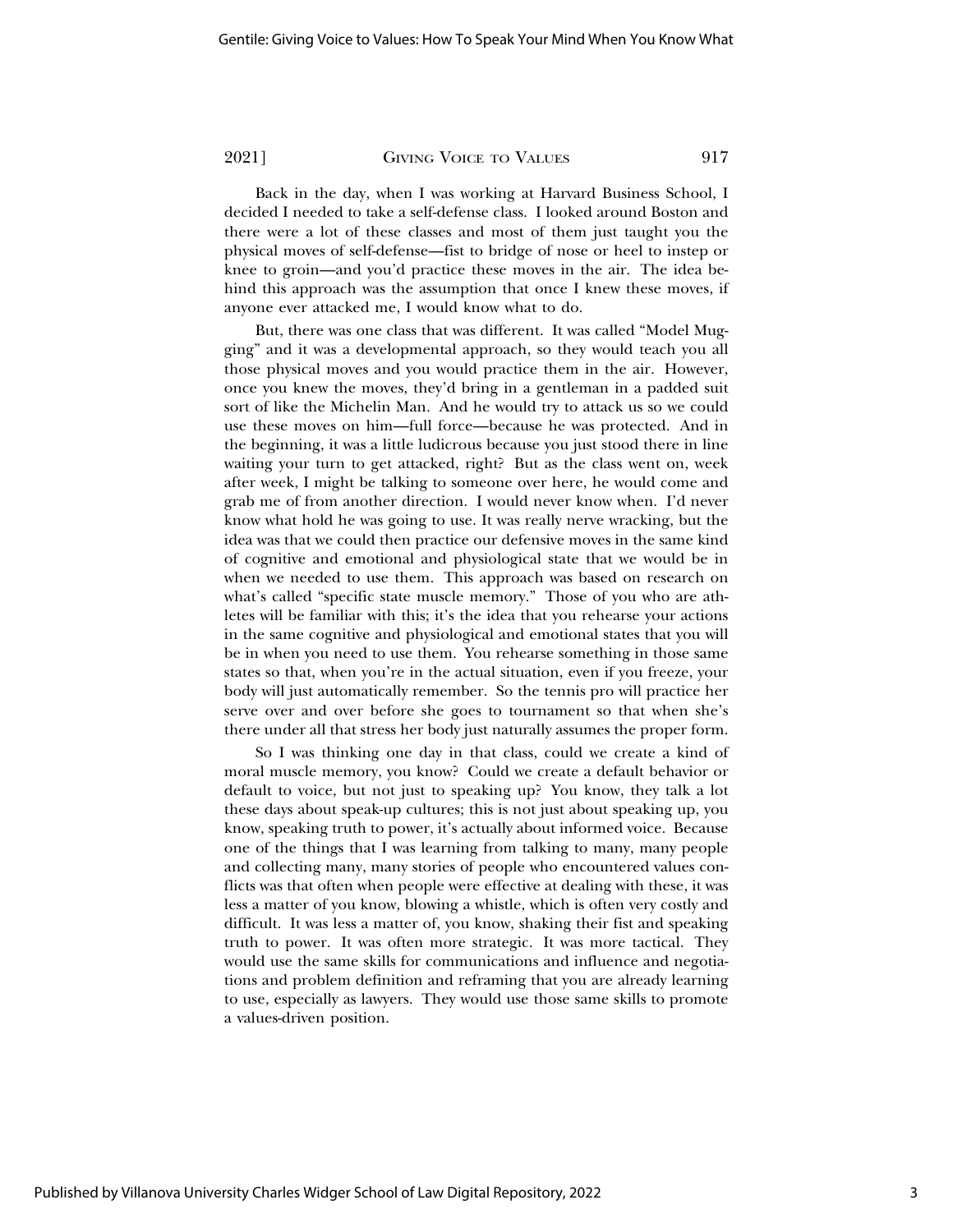Sometimes, it seems that when we encounter values conflicts, we sort of dumb ourselves down. We suddenly think, "Oh, this is a defining moment, a test of moral character, I need to fall on my sword, you know." Actually, what I was finding is that people who are most effective at this were actually being able to tap into those skills that they already had. The idea was: can we can we rehearse this? Can we create a kind of, as I said before, a moral muscle memory? A default to informed voice? So, that was the idea behind Giving Voice to Values. So then I thought, well, what do we do when we try and teach about ethics, whether it's in business school or a law school or medical school or the U.S. military or any of the many corporations where we teach and train about ethics. And then I became discouraged again, because we tend to approach these issues by sharing the relevant laws and regulations and company codes of conduct—and in your case, the standards of professional ethics for the legal profession—and then we would give people scenarios and we'd say, "What should you do?" You would be asked to analyze the situation to decide if it was "over the line or not." In other words, instead of identifying and practicing effectives scripts and action plans for acting on our values, we focused almost exclusively on simply deciding what our values should be in a particular situation—and we would stop there. It's that "Preach and Pretend" method again.

But I decided that's really not what we want to do because what we were learning again from the research and psychology is that when people encounter values conflicts, they typically do not sit down and make the pro and con list. They don't sit down and think about, "What would Aristotle say?" or, "What would the code of legal ethics say?" We tend to react emotionally, automatically—even sometimes unconsciously—in the moment, based on what feels feasible and then we rationalize after the fact, post hoc, why it was the right thing to do, or maybe even why it was the only thing to do. This is natural; it's not intentional; it's because of this automatic desire not to live in that place of cognitive dissonance where you know something's wrong and you do it anyway. It's a sort of self-protective measure that we engage in. And so, if we simply teach people to do ethical analysis—that black box I was talking about earlier—you're not actually superseding that automatic reaction. So what I thought we really need is to develop a new pedagogical method, a teaching technology that will enable us to literally rewire that automatic connection. What I wanted to do was to give people the opportunity to rehearse, to practice, to pre-script, to develop that habit, that moral muscle memory in a kind of safe space, a sort of learning laboratory.

So we created what we call the "Giving Voice to Values Thought Experiment." Instead of giving you a scenario or case study and asking, "What should you do?," we will give you a scenario where the protagonist has already decided what he or she thinks the right thing to do is. And the question for the learner is, "How can that protagonist get the right thing done effectively?" So, we're actually engaging you in that process of creat-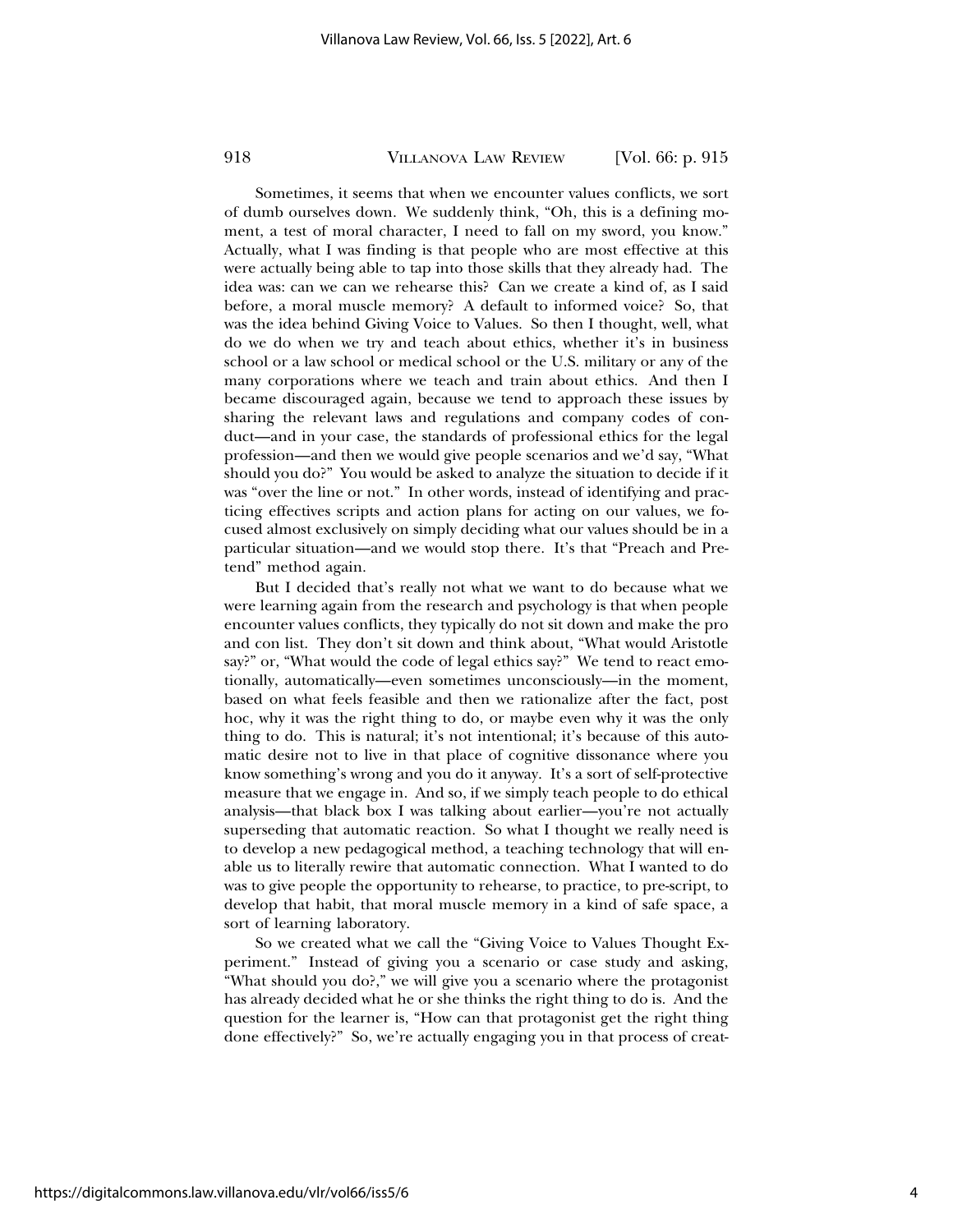ing scripts and action plans and rehearsing them; practicing them and creating that habit; and engaging in peer coaching to advise each other and to try and improve and enhance your scripts and action plans. So it's a process, an iterative process of literally rewiring our automatic response to values conflicts. And we know from the research on creativity and innovation that people tend to be more creative and innovative when they feel as if they have that safe space, that laboratory, to engage in this kind of problem solving and rehearsal. So, that was the idea behind Giving Voice to Values. It is pretty simple actually, it's just a reframing: instead of focusing on asking, "What is the right thing to do?," we focus on asking and answering, "Once you know what you think is right, how can you get it done effectively?"

The interesting thing is that when we started creating teaching materials—hundreds of cases all based on real situations as well as exercises and readings and books and online modules—and making them available, the pickup has been much more extensive and much more rapid than we could have anticipated. GVV has now been shared and/or used on all seven continents, including the Antarctic. It's been translated into different languages. Obviously it's been used in business schools, but there are applications in the legal context, in an engineering context, healthcare context. As I mentioned, we have worked with the U.S. military, with major corporations, with NGOs, and so on. The focus on action and the focus on actually enabling people to feel empowered to act on their values has been quite attractive. I think the idea of framing ethics as if it's "thou shalt not"—as if it's a constraint on action—is not always that attractive, particularly to people who have professional aspirations, who have ambition. So, Giving Voice to Values reverses that and frames values-driven action and values-driven leadership as all about "can do," as about getting something done, as about acting in a way that is consistent with who I am and who I want to be. So as I said, GVV is really just a reframe and so I'm going to conclude by explaining that Giving Voice to Values is based on three such reframes, or three flips.

We've reversed *what* it is we're talking about when we talk about ethics in organizational context; we've reversed *who* it is we think we're talking to; and we've reversed *how* we're having that conversation. So, in terms of *what* it is we're talking about, you know, usually people will say, if you want to talk about ethics, don't bother to focus on the so-called clear-cut, black and white, right-wrong kinds of questions; those are easy. It's more impactful to focus on the gray issues, the more complicated ones. And I used to think "Yes, that makes sense," but I've actually changed my mind. Of course, there are a lot of gray issues and I don't know what the right answer is to answer all of those questions, but those are questions where intelligent people of goodwill can legitimately disagree—that's why they're gray, right? But there are a lot of issues where most of us, not everybody, but most of us would agree, "That's clearly over the line, that's clearly illegal, it's clearly fraudulent, it's clearly abusive." But just because most of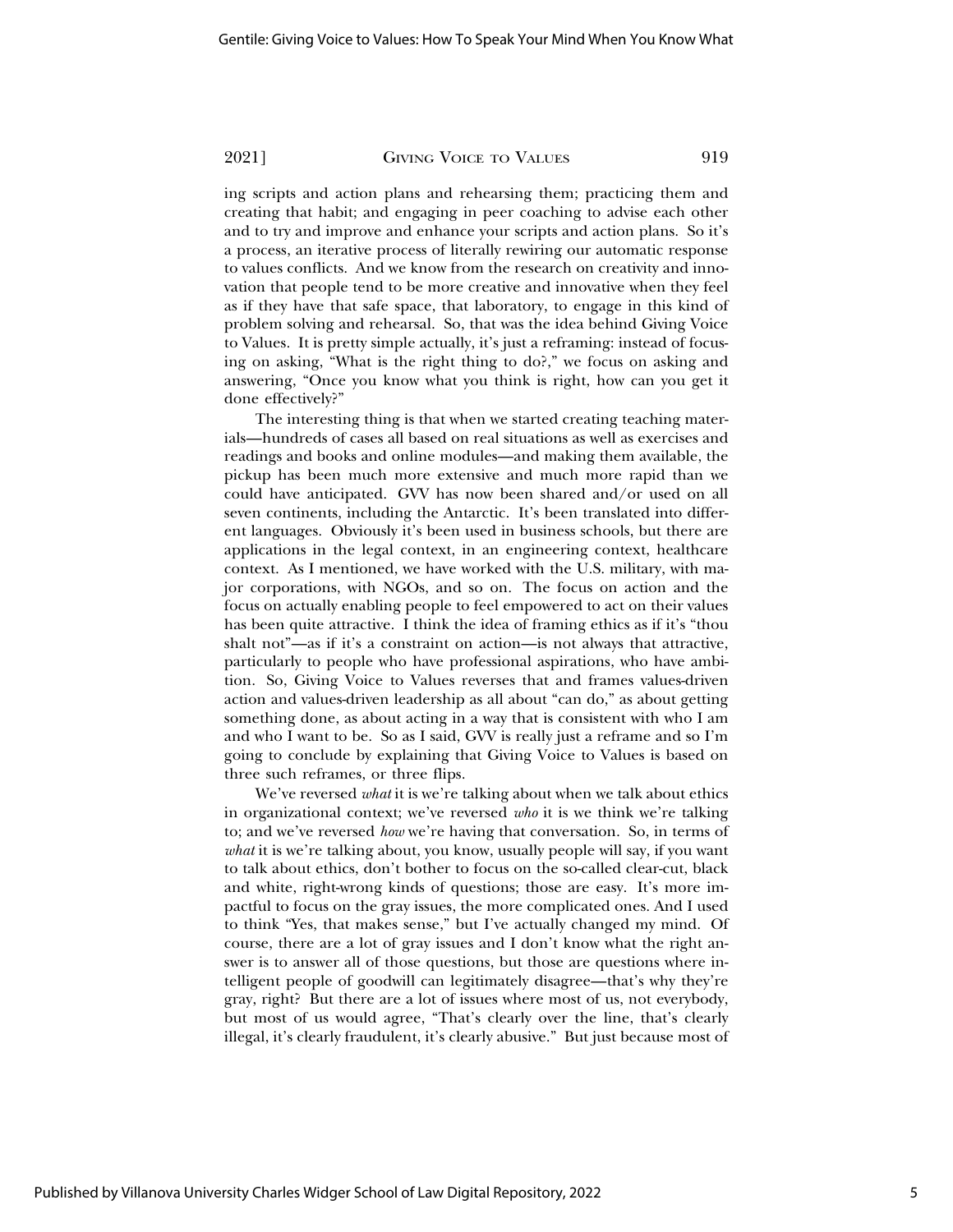us may feel that way, it doesn't mean we feel that it's actually possible to act effectively in our organizational and corporate context when we're feeling pressure to go in another direction, especially when we're earlier in our careers and we don't feel like we have the authority or the legitimacy yet or the track record.

And so the idea here is that we're going to focus on those more clearcut issues; the issues where most of us would probably agree about what is "right or ethical" because by doing that we can actually get to the conversation about action and scripting and rehearsal. On the other hand, if we focus on the gray issues, we never get past the conversation about how many angels dance on the head of a pin—it will be this endless kind of debate. And so what we really want to do is to have that *post-decision-making scenario*, the thought experiment, where the protagonist already knows what's right and we're focusing on how to get it done and rehearsing that. Our theory is that if we get better at talking about the so-called clear-cut issues, we will likely get better at talking about the gray issues as well. And also, there's a tendency—as we explained given when we mentioned the research earlier—there's a tendency to see issues as gray even when they are more clear-cut because we don't think it's necessarily possible to do anything else, so it's again an unconscious sort of self-protective measure to avoid seeing the issue as clearly unethical.

The second Giving Voice to Values re-frame or flip is about *who* we think we're talking to. With GVV, we think of the organization as a bell curve, and this is based on some research by Greg Dees and Peter Crampton on ethics and negotiation. So we think of the organization as a bell curve and we premise that at one tail end of the bell curve are the folks who would self-identify as opportunists, as people who would say, "I'll do whatever it takes to maximize my self-interest, regardless of values." Now, nobody falls into one of these categories all the time, but these are people who say, "That's my primary motivation." And at the other tail end of the bell curve are the folks who would self-identify as idealists, and these are the people who would say, "I will always try and act on my values, regardless of the impact on my self-interest." What we premise is that the majority of us fall under the bell and we call them pragmatists, and I put myself there. And we define pragmatists as people who would say, "I would like to act on my values as long as it doesn't put me at a systematic disadvantage." Now that's not the same as saying, "As long as I know, I will succeed;" it's not the same as saying, "As long as I know, I'll never pay a price;" it simply means, "I think I have a shot."

Now, if you think of your audience this way, I don't think I have the power to change the opportunists; I think they'll always be with us. And I'm not so worried about the idealists, except I would like them to be more skillful, more competent. But we're really focusing on the pragmatists and we're trying to give them the literal scripts and the action plans and the positive examples and the rehearsal, the practice, the peer coaching, the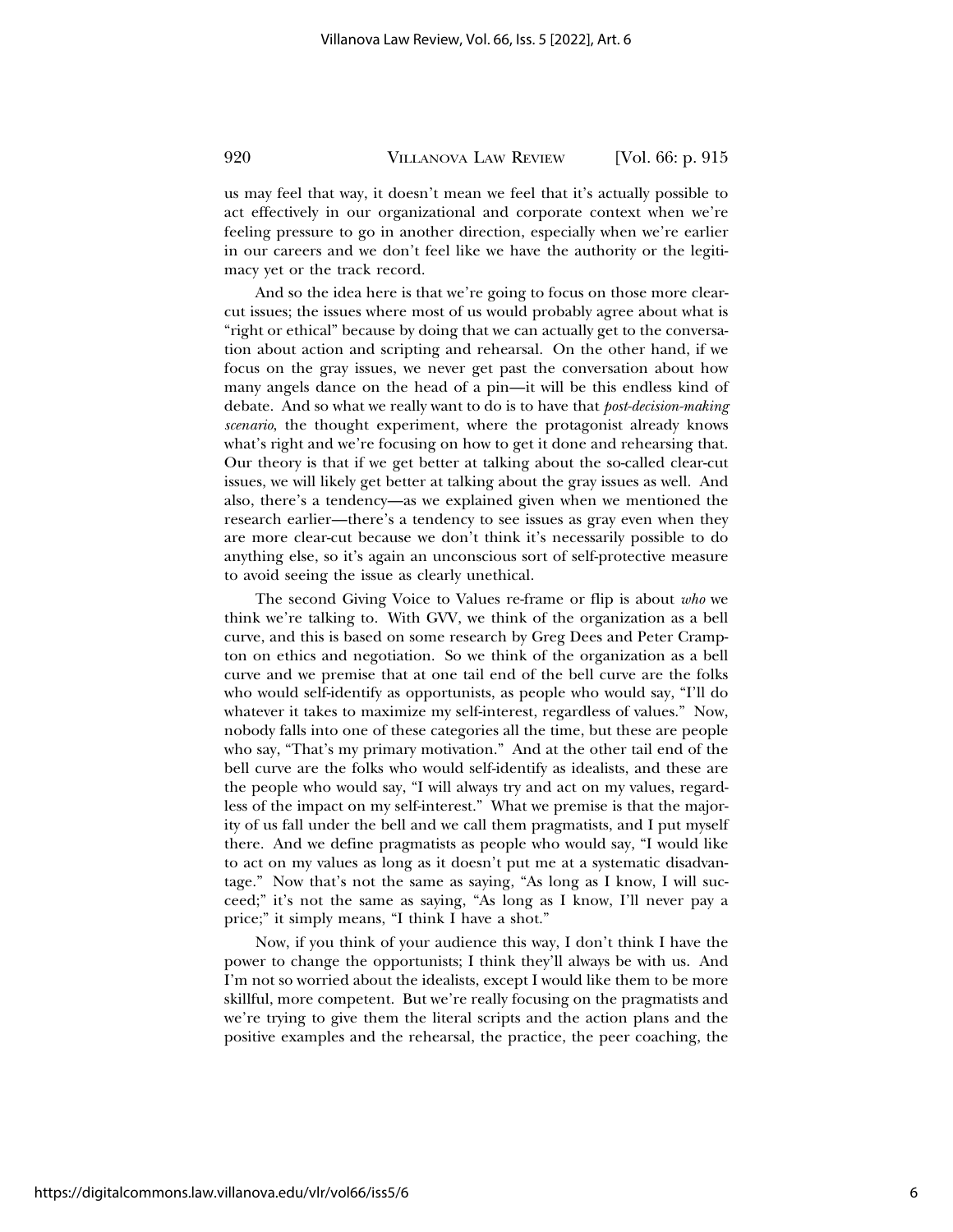opportunity to develop that moral muscle memory to enable them to act in a way that they want to act at their best. We're not trying to change them; we're trying to enable them to act as they already want to act at their best. And our premise is that if enough of the pragmatist and the idealists get better at this—more skillful and more comfortable and more natural at doing this—it changes the water that the opportunities are swimming in, so the calculus that they do to determine what is in their own selfinterest is going to have to shift because they can't rely on the same levels of silent complicity among everyone else.

The final re-frame or GVV flip is *how* we have this conversation, how we develop this capacity. And I've already explained that to you. We do that through asking a new question; instead of asking, "What's right?," we asked people, "How do you get the right thing done?" Then we give them the opportunity to pre-script and rehearse.

Now, I mentioned that if we had time I might mention a few of the kinds of tools or insights that we've developed for trying to help people develop that capacity to figure out how to get the right thing done, so I'm just going to name a few of them really briefly and you can certainly visit the website—www.givingvoicetovalues.org—or look at the book or any of the many videos or contact me and I'd be happy to share some more ideas with you.

But there are seven pillars of Giving Voice to Values—I'm not going to go through all of them right now, but one of the most powerful ones is the concept of self-knowledge and alignment. So, as you enter your corporate law career, one of the things to think about is, "How am I most effective? How have I been able to successfully persuade others, convince others, influence others around anything—not just ethics—in the past?" The objective is to identify your best skills and also your own natural tendencies, your comfort level: are you introverted or extroverted? Do you prefer to communicate in writing or verbally? Do you like to argue like some lawyers do? Or are you somebody who's more interested in being in a learning conversation where you ask questions and draw insights out of them—which might be the case if you were going into certain fields of law. Think about what your skills are, how you've been effective in the past, and then try to frame the values conflicts you may encounter in a way that will play to your strengths.

I used to think you had to be extroverted, you had to be aggressive, you had to be kind of a risk taker to raise values issues, and what I learned from gathering stories is that, sure, some people who acted on their values effectively fit all of those characteristics, but there were other people who were more risk averse, who were more introverted, who also were able to act on their values effectively. But they framed the challenge very differently. Instead of framing acting ethically as demanding great moral courage, they framed it as the safer route. Instead of trying to communicate by means of debate or an intense and combative conversation with someone,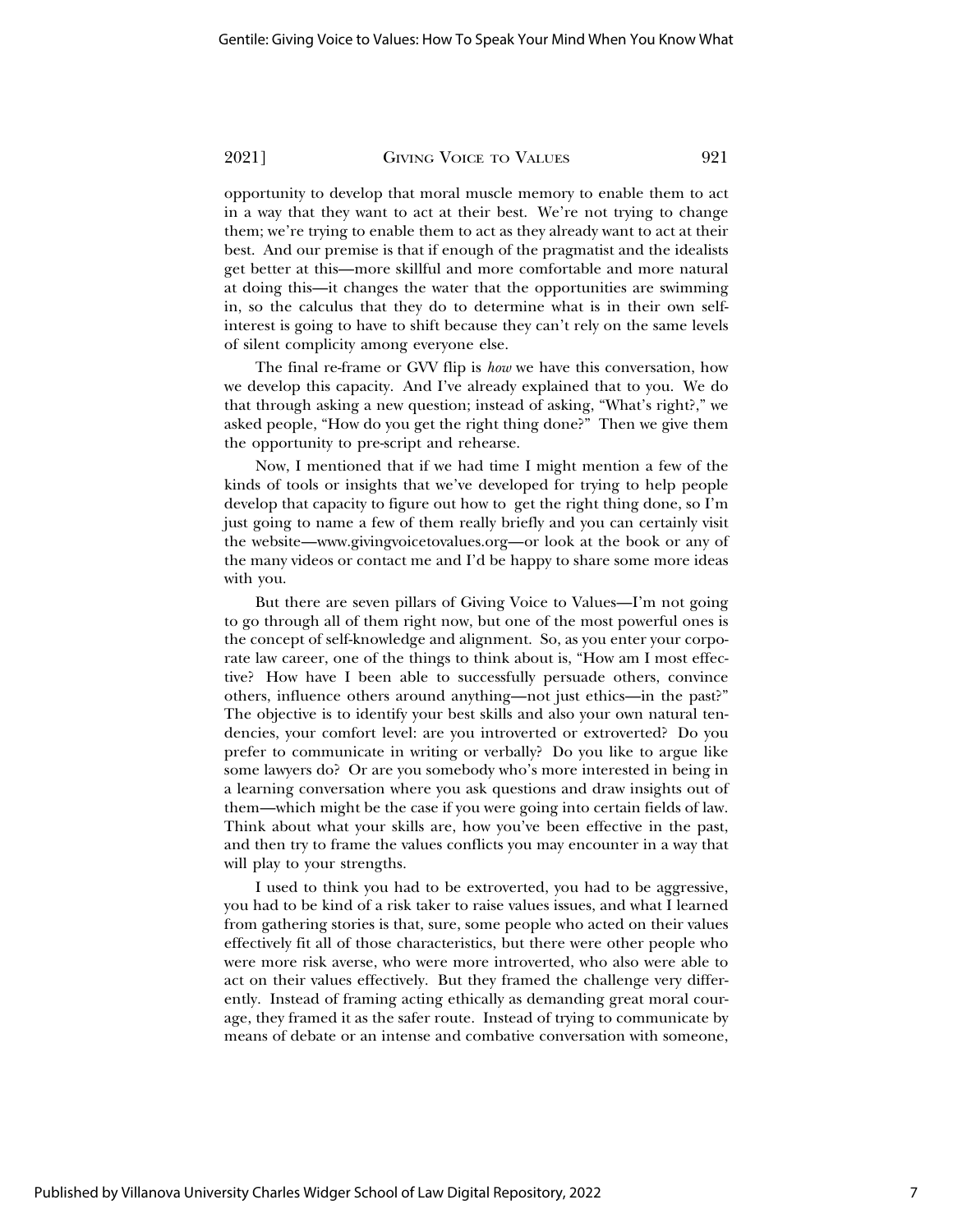they did a written memo where they laid out all the data and made a very serious argument. Or maybe they talked to someone who would talk to someone who had the ear of the decision maker. Maybe they built a set of allies, a kind of coalition. So, in other words, focus on understanding what your strengths are and then framing the value challenges you face in a way that will play to your strengths.

Another one of the pillars of Giving Voice to Values is normalization, understanding that values conflicts are normal; they're going to happen all the time in in our organizational lives and in our personal lives. When we think of values conflicts as exceptional, they can feel like the proverbial "deer-in-headlights" moment. There can be a tendency to just try and squeeze your eyes shut and do what's easiest to get through it so you can get past that and get back to work. But if you actually understand that values conflicts are part of life and are part of business, they're part of law, you can begin to normalize the experience in order to bring the emotion down and allow you to tap into more of those skills and abilities that you already have rather than seeing the ethical conflict as that once in a lifetime defining moment kind of challenge. Staying calm enables you to be more skillful, to see more options, to feel less stress and be more creative in finding ethical solutions.

There are many other tools for voicing and acting effectively on your values—we call them levers and enablers—and we talk about them in the Giving Voice to Values' curriculum. But today there are two things that that I would hope you would remember from this conversation. The first is to remember that at the heart of Giving Voice to Values is this idea that you have more choices than you may think you do; to understand that values conflicts do not mean that you just have to do comply with the unethical pressure or you will never be able to maintain your job or be successful or have whatever you're trying to accomplish. That's what I learned from interviews. It seemed that there were people who would encounter very similar situations and that some of them would find ways to effectively act on their values while there were others who may have wanted to act ethically but just didn't believe they had that option. It wasn't that one group was better or more moral, it's that they actually believed they had more efficacy, that they had more options, more choices.

The second thing I hope you remember is the usefulness of what I call the "GVV Thought Experiment." That is, when you encounter a values conflict, rather than focusing only on figuring out what the right thing to do may be—obviously, you need to decide that—but then think about, "What if I wanted to act on my values—how could I get it done effectively?" That is, bring the emotion down, find some allies, brainstorm, prescript, try to anticipate the kinds of objections you're going to encounter and how you might respond to them. In GVV parlance, we call these objections "reasons and rationalizations." We've identified four of them that